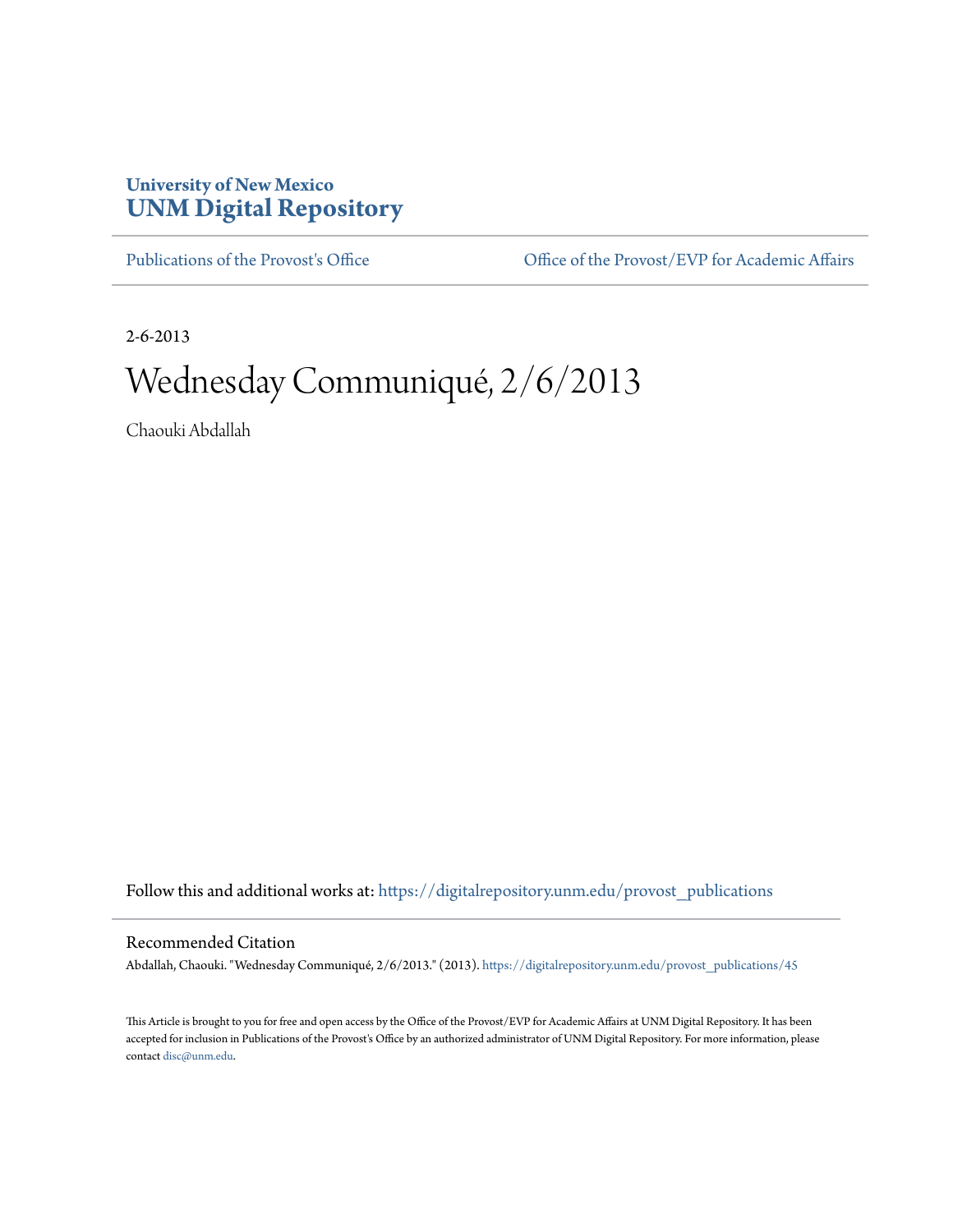

### *WEDNESDAY COMMUNIQUÉ*

#### **February 6, 2013**

**How Much Does a University Cost?** It is that time of the year when the conversation about college costs and expenses is back on the front burner. At UNM, I found it always instructive to compare ourselves to similar institutions—generally, public universities that share our demographics and research mission. The Wall Street Journal has created a useful tool to do so, a[t http://graphics.wsj.com/documents/NONCLASS1212/.](http://graphics.wsj.com/documents/NONCLASS1212/) Note that you can compare the cost of tuition, financial aid, administrative services, etc. While we have many areas to improve upon, I encourage you to look over the site in order to move the conversation forward based on national and unbiased data.

**State Funding for Higher Education:** As we learn about the cost of college education, it is important to keep in mind that state support for higher education has been declining for the last few years. In fact, under the button *National Tables* at [http://grapevine.illinoisstate.edu/,](http://grapevine.illinoisstate.edu/) you may notice that New Mexico has experienced a drop of more than 21% in support for higher education in the last 5 years. On the other hand, at \$10.93 per \$1,000 of personal income, and \$383 per capita, New Mexico is one of the highest states in support for higher education.

**The Cost of Books:** The cost of books for college students has steadily risen. In a recent conversation, I was informed that the average cost of books per semester is more than \$500 for each student. Despite the best efforts of our UNM Bookstore and others to provide affordable textbook pricing, I am now convinced that this hidden college cost needs to be brought under control. Similar to the expanded use of Massively Open Online Courses (MOOCs), there is a movement to use open-access and inexpensive course materials and textbooks. A couple of years ago, UNM bought a collection form Morgan & Claypool Publishers (available to you from your UNM computer at [www.morganclaypool.com\)](http://www.morganclaypool.com/). OpenStax College is another effort being led by Rice University. It "offers students free textbooks that meet scope and sequence requirements for most courses. These are peer-reviewed texts written by professional content developers." You can find more information at [http://openstaxcollege.org/.](http://openstaxcollege.org/)

**Credit Hours:** In an earlier posting, I noted that the credit hour might no longer be valid as the currency of student learning. It turns out that the original intent of creating the student credit hour was not even intended for the benefit of students, but rather to measure faculty workload thresholds to qualify for pension systems, as described in the *Chronicle* article [http://chronicle.com/article/The-Curious-BirthHarmful/136717/.](http://chronicle.com/article/The-Curious-BirthHarmful/136717/) "Unfortunately, it has also become the primary proxy for learning. The Carnegie Foundation did not intend for this to happen. It made that quite clear in its 1906 annual report, when it specified that in the counting of units, 'the fundamental criterion was the amount of time spent on a subject, not the results attained.'"

**Speed Networking for New Faculty:** Please join me, Dean Kymberly Pinder, and new faculty at an interdisciplinary "speed networking" event, sponsored by the College of Fine Arts and The Provost's Office. Come meet other new faculty, and discover how your research and teaching interests intersect, at the event which will be held on Wednesday, February 13, from 4:00 to 6:00 p.m. in the UNM Interdisciplinary Film and Digital Media facility at the Aperture Center. Please RSVP to Glinda Wyndorf, [gwyndorf@unm.edu,](mailto:gwyndorf@unm.edu) by February 8.

**In Praise of Teachers:** It seems like everywhere we turn these days we are bombarded by stories about the failure of teachers and schools to prepare students for college or careers. I would like to take a little time now to speak about the good things that teachers are doing. There are the recent examples of extraordinary devotion of teachers to their students. At Sandy Hook Elementary, teachers died trying to save children. At Taft Union High School in California, less than a week later, a teacher persuaded a gunman to put his gun down. Every day, most teachers are thinking of ways to reach the mind and soul of a particular student, raising the bar for some, lending a helping hand to others. A good teacher is the single most important factor in achieving student success. Good teachers, like my middle school Mathematics teacher, are changing lives and careers.